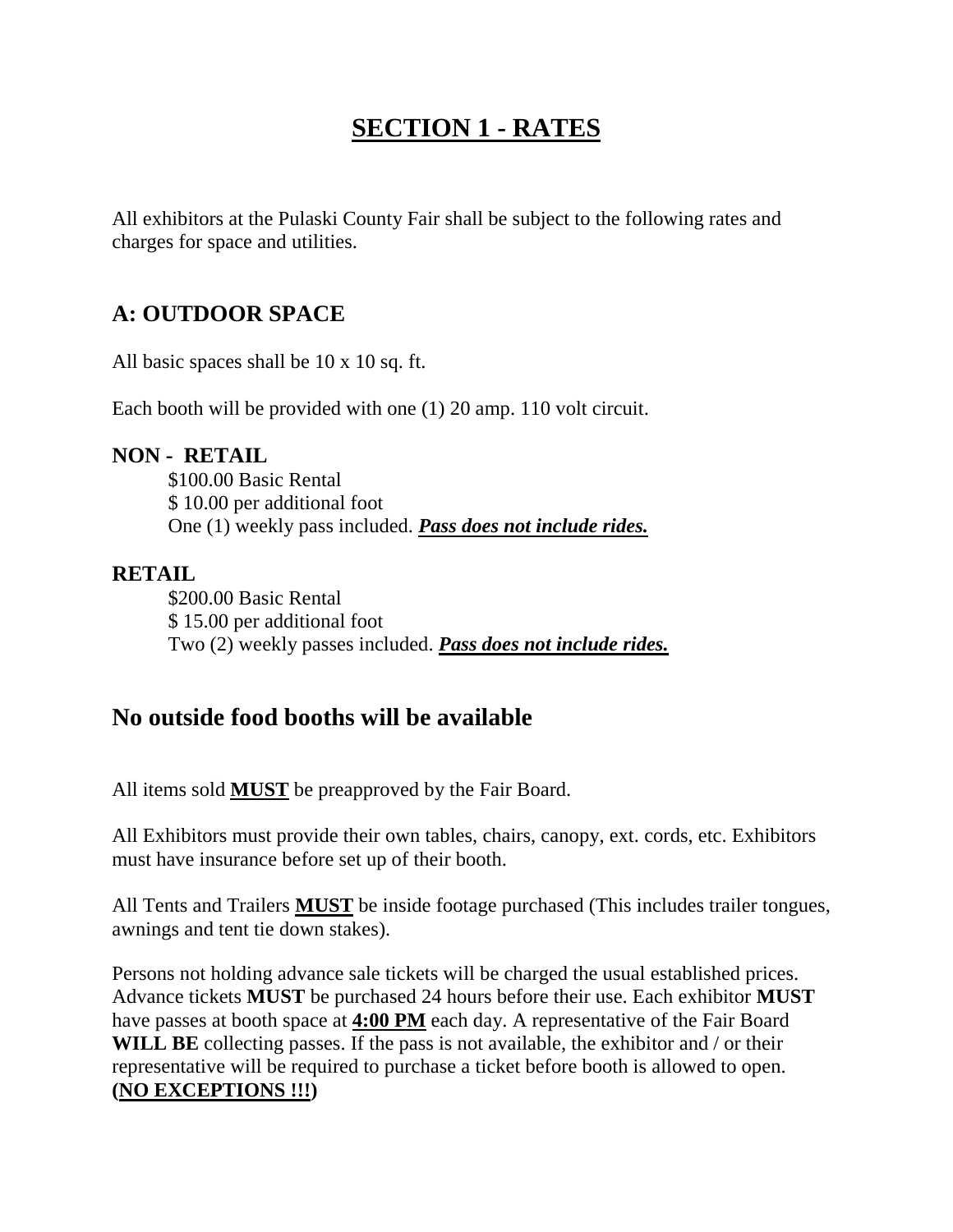### **B: RATES FOR ADDITIONAL UTILITIES**

Rates for additional electricity and water \$ 50.00 for each additional 20 amp. 110v. Circuit. \$ 75.00 for each 30 amp. 220v. Circuit. \$125.00 for each 50 amp. 220v. Circuit. \$150.00 for each 60 or over amp. 220v. Circuit. Other amperage circuits available on request **\*\*Fair Board will provide breakers for 20 amp. 110v. Only.\*\***

\$ 50.00 for water connection

All exhibitors must provide needed:

- Extension Cords
- Cord Caps
- Water Hoses
- Breaker for any circuit other than 20 amp. 110v. (**MUST BE GFI)**

### **SPECIAL POLICIES**

- 1. No metal or glass containers permitted for retail sales.
- 2. **NO** ice making machines will be allowed.

### **AUXILIARY SPACE**

A fee of \$100.00 per day will be charged for auxiliary vehicle (truck, trailer, camper, etc.) housed inside the exhibit area. Parking areas are subject to approval by the Pulaski County Fair Board.

Utilities required by each vehicle will be charged the same rate as outlined in the outdoor section.

Auxiliary vehicle shall not be connected to booth utilities.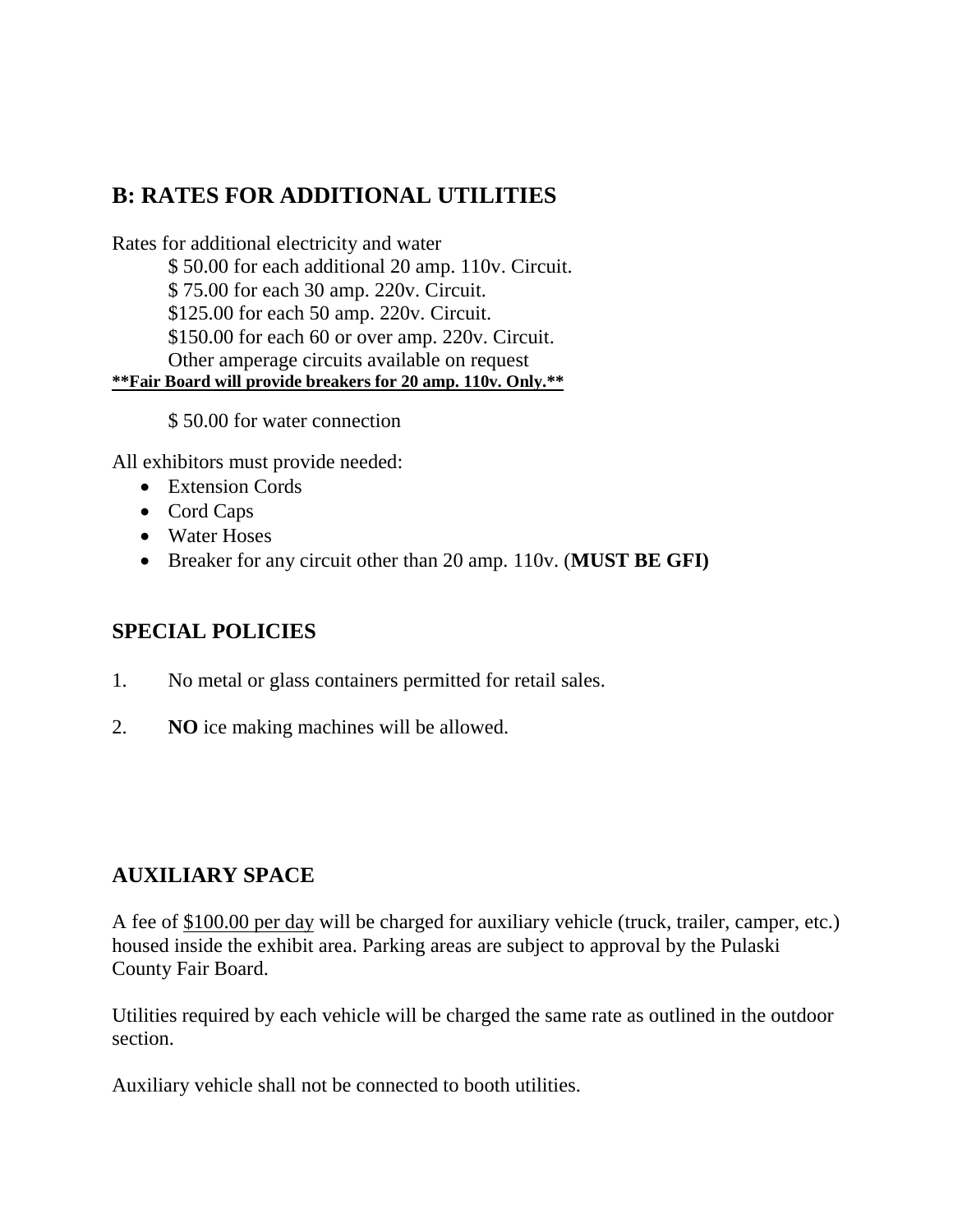## **SECTION II - GENERAL RULES**

- 1. Booths must be set up on Sunday or Monday preceding the Fair between **10:00 AM and 2:00 PM**. (There will be no security until Monday)
- 2. Alterations **MUST** be made between **10:00 AM and 2:00 PM**.
- 3. All exhibitors must have a sign or some form of written design of sufficient size to properly identifies the booth's organization.
- 4. Booths designed to attract the public **MUST** allow sufficient space in front as not to cause blocking of pedestrian traffic.
- 5. Any property, equipment, merchandise, supplies or other materials remaining on the Fair Board facilities five (5) days after the event will become property of the Pulaski County Fair Board, Inc.
- 6. Booths with a canopy and / or tent **MUST** not protrude into walkways or other booth area. The canopy and / or tent **MUST** remain inside rental booth space.
- 7. Any exhibitor using liquids **MUST** make provisions to assure they do not flow into pedestrian areas and are not allowed to stand uncovered in a manner which might attract pests or insects. Liquids must not empty into Fair Board drain. **Exhibitors must empty bucket daily!**
- 8. Any exhibitor displaying any form of audio, video, or light signal **MUST**, if objected to, agree to administer control, if so directed by the Pulaski County Fair Board Inc. or its authorized agent. This also includes any form of drug paraphernalia and / or weapons.
- 9. In the event a fair patron makes a complaint against an exhibitor, the exhibitor or his / her representative shall immediately meet with the complaining party and a member of the Pulaski County Fair Board, Inc. who shall act as a arbitrator in attempting to settle the complaint.
- 10. All exhibitors must abide by any and all governmental regulations regarding their sale, use, promotion or advertising.
- 11. The enforcement of these regulations and policies is at the discretion of the Pulaski County Fair Board, Inc. The exhibitor and his / her agents agree to abide by such policies and regulations as demonstrated by the signing of a contract or agreement for the rental of the space.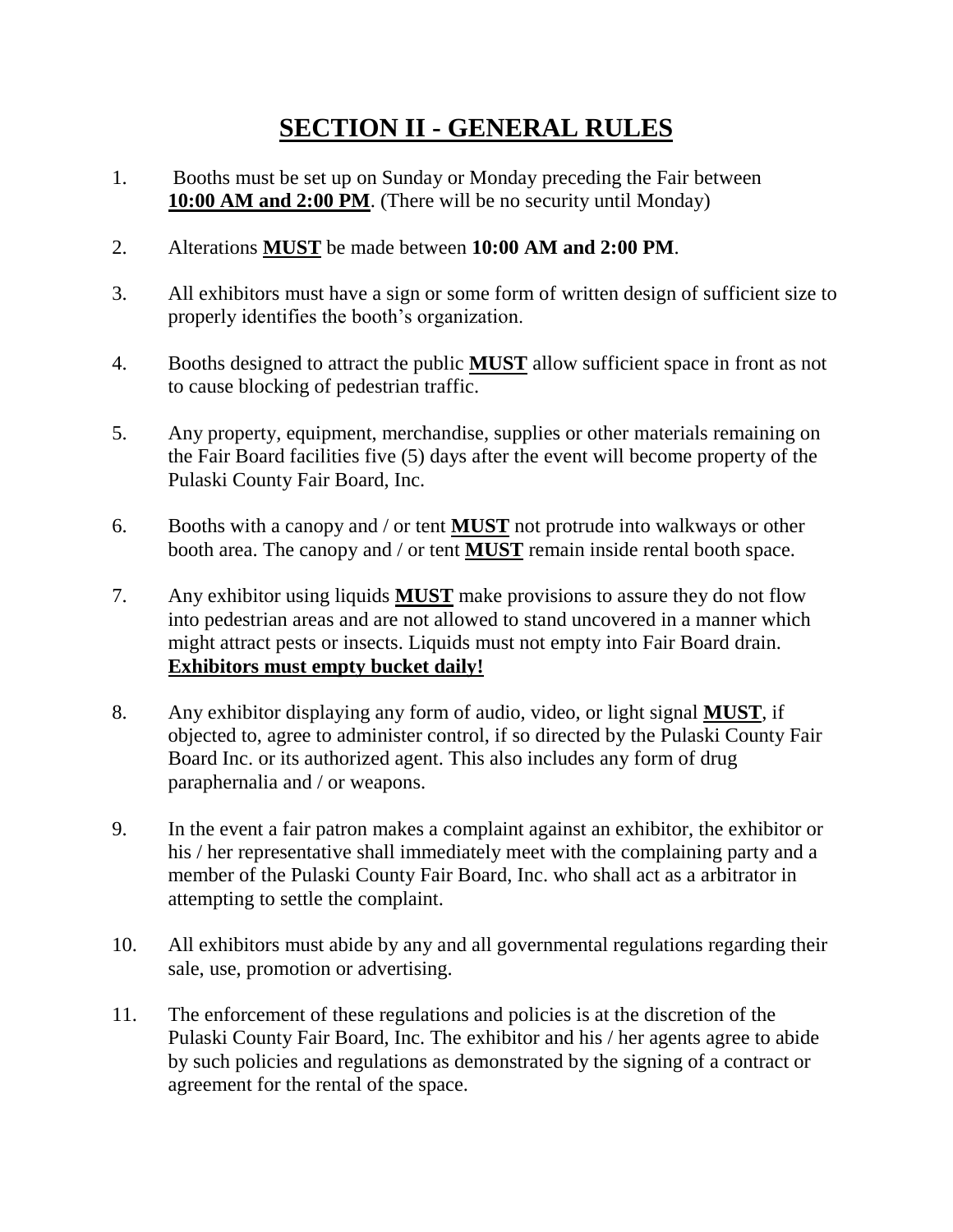- 12. The Pulaski County Fair Board, Inc reserves the right to force exhibitors to remove or cease using any device, material, or equipment which, in the view of the Fair Board, creates excessive or offensive noise. The Fair Board also reserves the right to have removed any visuals which it may consider offensive to the clientele attending the Pulaski County Fair.
- 13. All vehicular traffic within the exhibit areas must be done at a time other than those hours when the general public is in attendance. **( MUST BE OUT BY 4:00 PM**). Any vehicle blocking traffic, entrances or exits of the exhibition area will be removed at owner's expense and liability.
- 14. The exhibit area will be open for the general public at **5:00 PM** Monday through Saturday. All booths **MUST** be open and operating during Fair operating hours. Exhibitors shall be fully operational at the opening time each day.
- 15. Each exhibitor is fully accountable for any and all damages to the property of the Pulaski County Fair Board, Inc., its patrons and exhibitors resulting from accident, negligence or willful acts by himself or his agents. Each exhibitor must have liability insurance.
- 16. Exhibitors shall confine all sales, exhibits and demonstration to the area for which they contracted.

# **SECTION III - ADMISSION POLICY**

All exhibitors and their agents shall be required to hold an admission ticket for each day of attendance. Persons contracting for booth space will receive weekly passes as outlined in Section I. Additional passes may be purchased in advance at a discount rate by persons working that space. Contact the general business office for price of advance tickets. Advance tickets **MUST** be purchased 24 hours before their use. Persons not holding advance sale tickets will be charged usual established prices. Each exhibitor and their representative **MUST** have passes at booth space at **4:00 PM** each day. A representative of the Fair Board **WILL BE** collecting passes. If the pass is not available that person will be required to step outside until the gates are open and than purchase a ticket.**( NO EXCEPTIONS !!! )**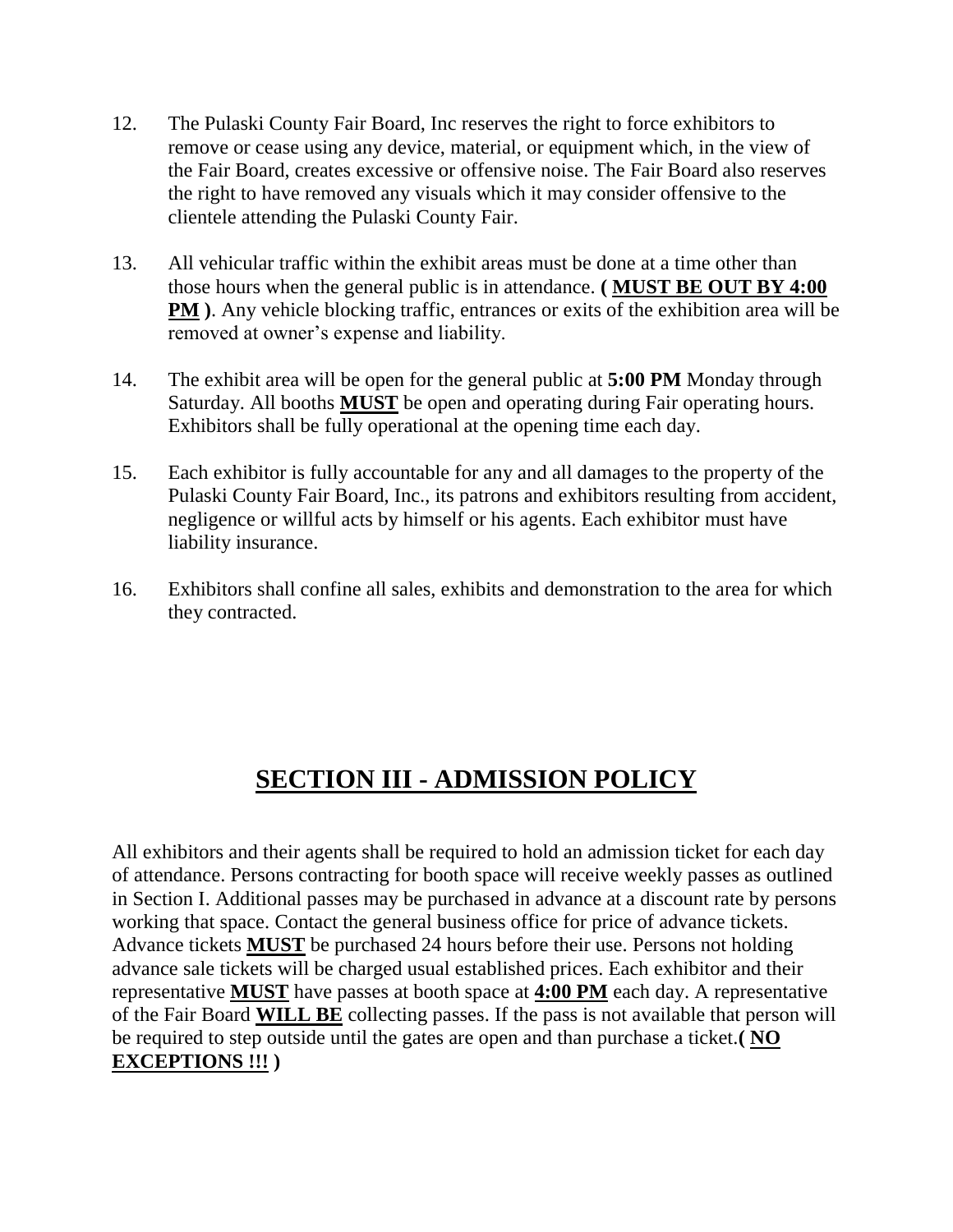# **SECTION IV - DEPOSITS**

- 1. Fifty percent (50%) of the contracted charges shall be required at the acceptance of the contract for outdoor booths.
- 2. Priority space assignments shall be given to exhibitors from the immediate preceding fair until Monday, July  $1<sup>st</sup>$ . After that time, all spaces shall be assigned on a first come, first served basis with final decision for space assignment at the discretion of the Pulaski County Fair Board, Inc.
- 3. All rental and utility fees shall be paid in full prior to the opening of the booth space. No space will be considered "held" or reserved until a signed contract and necessary deposits are received by the Pulaski County Fair Board, Inc.
- 4. Any fee or balance of rental rates paid within the two weeks prior to the opening of the Fair shall be **CASH OR MONEY ORDER ONLY.**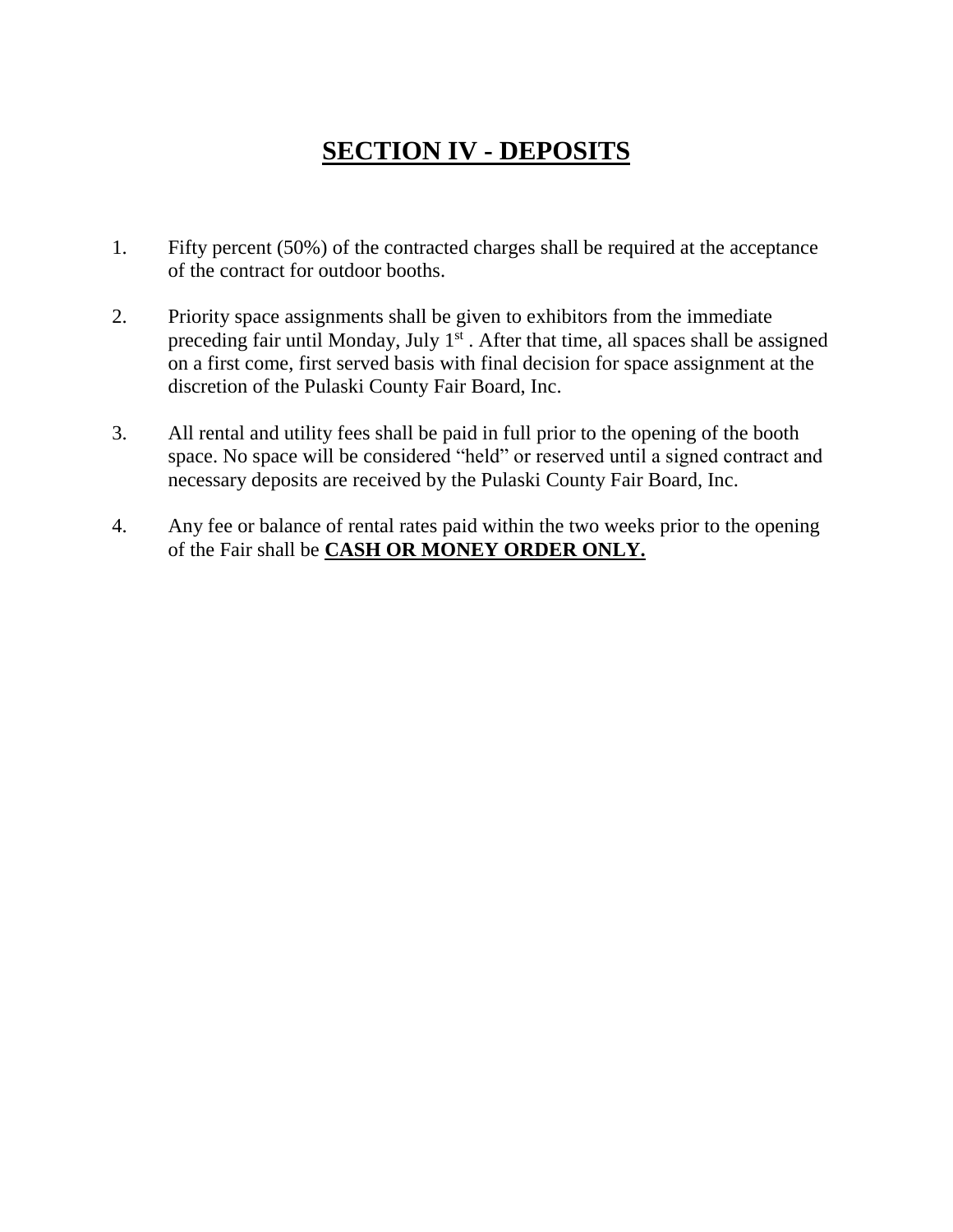# **AGREEMENT**

This agreement, entered this \_\_\_\_\_ day of \_\_\_\_\_\_\_\_, 2017, by and between the Pulaski County Fair Board Inc., herein referred to as "the fair," and \_\_\_\_\_\_\_\_\_\_\_\_\_\_\_, herein referred to as "the exhibitor".

- 1. It is understood and agreed that both parties to this agreement have read and hereby agree to all provisions of the "Booth Rental Rules and Policies" of the Pulaski County Fair.
- 2. The exhibitor is responsible for overall size of booth including tongue, bumpers, etc.
- 3. The exhibitor further agrees to maintain general liability insurance in the amount of \$300,000 and to hold harmless the Pulaski County Fair Board Inc. and its agents in the event of any accident resulting from the exhibitors activities or property.
- 4. This agreement shall be binding on both parties' signatures of an authorized agent for both parties.

Pulaski County Fair Board, Inc. Date: \_\_\_\_\_\_\_\_\_\_\_\_\_\_\_\_\_\_\_\_

\_\_\_\_\_\_\_\_\_\_\_\_\_\_\_\_\_\_\_\_\_\_\_\_\_

| Exhibitor |  |  |
|-----------|--|--|
| Date:     |  |  |

\_\_\_\_\_\_\_\_\_\_\_\_\_\_\_\_\_\_\_\_\_\_\_\_\_\_\_\_\_\_

\_\_\_\_\_\_\_\_\_\_\_\_\_\_\_\_\_\_\_\_\_\_\_\_\_\_\_\_\_\_ \_\_\_\_\_\_\_\_\_\_\_\_\_\_\_\_\_\_\_\_\_\_\_\_\_\_\_\_\_\_

The following information must be completed, necessary deposits made and returned with the agreement to assure booth space.

\_\_\_\_\_\_\_\_\_\_\_\_\_\_\_\_\_\_\_\_\_\_\_\_\_\_\_\_\_\_\_\_\_\_\_\_\_\_\_\_\_\_\_\_\_\_\_\_\_\_\_\_\_\_\_\_\_\_\_\_\_\_\_\_\_\_\_\_\_\_\_\_\_\_\_\_\_\_

\_\_\_\_\_\_\_\_\_\_\_\_\_\_\_\_\_\_\_\_\_\_\_\_\_\_\_\_\_\_\_\_\_\_\_\_\_\_\_\_\_\_\_\_\_\_\_\_\_\_\_\_\_\_\_\_\_\_\_\_\_\_\_\_\_\_\_\_\_\_\_\_\_\_\_\_\_\_

\_\_\_\_\_\_\_\_\_\_\_\_\_\_\_\_\_\_\_\_\_\_\_\_\_\_\_\_\_\_\_\_\_\_\_\_\_\_\_\_\_\_\_\_\_\_\_\_\_\_\_\_\_\_\_\_\_\_\_\_\_\_\_\_\_\_\_\_\_\_\_\_\_\_\_\_\_\_

 $\mathcal{L}_\mathcal{L} = \{ \mathcal{L}_\mathcal{L} = \{ \mathcal{L}_\mathcal{L} = \{ \mathcal{L}_\mathcal{L} = \{ \mathcal{L}_\mathcal{L} = \{ \mathcal{L}_\mathcal{L} = \{ \mathcal{L}_\mathcal{L} = \{ \mathcal{L}_\mathcal{L} = \{ \mathcal{L}_\mathcal{L} = \{ \mathcal{L}_\mathcal{L} = \{ \mathcal{L}_\mathcal{L} = \{ \mathcal{L}_\mathcal{L} = \{ \mathcal{L}_\mathcal{L} = \{ \mathcal{L}_\mathcal{L} = \{ \mathcal{L}_\mathcal{$ 

Exhibitor Street, Box or Route Numbers City, State and Zip Contact Person Phone Number E mail 22 22 22 23 24 25 26 27 28 27 28 29 20 21 22 23 24 25 26 27 27 28 29 20 21 22 23 24 25 26 27 27 27 27 2

My booth will be used for (list items):

Number of Outlets Needed (Amps. Per) \_\_\_\_\_\_\_\_\_\_\_\_\_\_\_\_\_\_\_\_\_\_\_\_\_\_\_\_\_\_\_\_\_\_\_\_\_\_\_\_\_\_\_\_\_